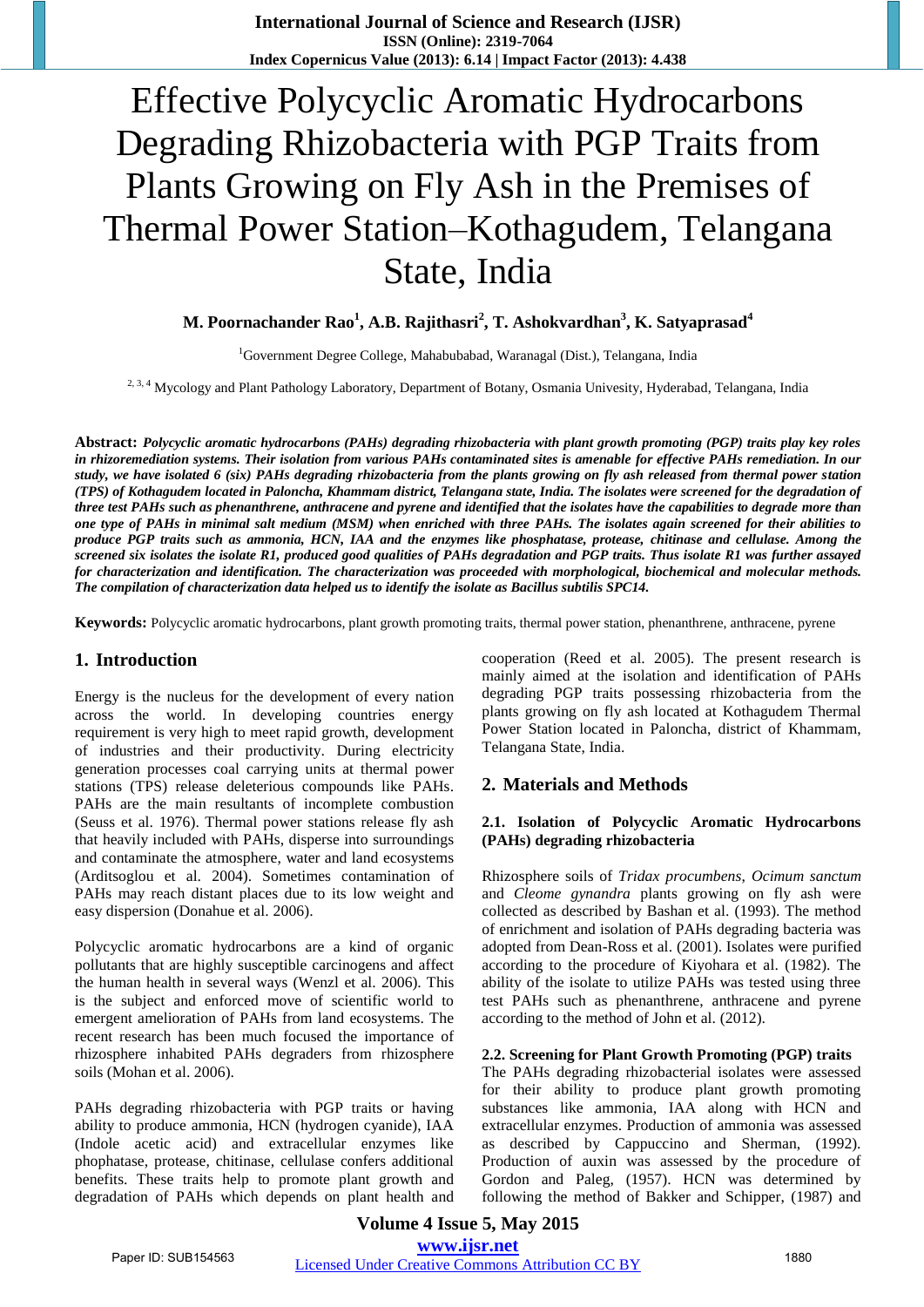chitinases was screened by the method of Rodriguez-Kabana (1983). Production of phosphatases by observing phosphate solubilization (Goldstein, 1986). Quantification of phosphatase activity was done by adopting the method of Banerjee et al. (2012). Production of proteases was screened on skim milk agar medium (Denizci et al. 2004) and the production of cellulase enzymes on M9 medium amended with carboxy methyl cellulose.

#### **2.3. Characterization of selected isolates**

Morphological characteristics of selected bacterial colonies such as motility, spore formation and reaction with Gram stains were recorded as per standard laboratory manuals. Biochemical characteristics such as production of different enzymes on specified media and utilization of different carbohydrates were determined using "Biochemical Characterization Kit" KB003 Hi 25 of Himedia. Molecular characterization with sequencing 16S rDNA gene for PAHs degrading bacteria was adopted from Wang et al. (1995). Phylogenetic tree was constructed for selected isolate by retrieving the bacterial strain names having highest scores of percentage similarity and Neighbor-joining method (Saitou and Nei, 1987). The 16S rDNA sequences were submitted to NCBI GenBank by MyBaklt tool and got the accession number.

## **3. Results**

## **3.1. Isolation of PAHs degrading rhizobacteria**

Six Rhizobacteria isolates having the ability to degrade PAHs were isolated on MSM enriched with a test PAHs phenanthrene (100ppm). The names given to the 6 rhizobacterial isolates were R1, R2, R3, R4, R5, R6 and their characteristics are presented in Table 1.

**Table 1:** Names and characterstics of rhizobacteria isolated from fly ash at KTPS

| $11$ UIII IIY asii at INII D |                         |  |  |
|------------------------------|-------------------------|--|--|
| <b>Isolate</b>               | Morphology              |  |  |
| R <sub>1</sub>               | Gram positive, Bacillus |  |  |
| R <sub>2</sub>               | Gram positive, Coccus   |  |  |
| R <sub>3</sub>               | Gram positive, Coccus   |  |  |
| R <sub>4</sub>               | Gram positive, Coccus   |  |  |
| R <sub>5</sub>               | Gram positive, Bacillus |  |  |
| R <sub>6</sub>               | Gram positive, Coccus   |  |  |

All the isolates were screened for their ability to grow on MSM enriched with any one of three test PAHs such as phenanthrene, anthracene or pyrene (100ppm) as sole source of carbon and growth was recorded in terms of optical density (OD) at 600nm and the results are presented in Table2. Among the six isolates screened for degradation of three test PAHs the isolate R1 showed good growth on three test PAHs and isolates R2 grew best on anthracene.

| <b>Table 2:</b> Screening of rhizobacterial isolates for the |
|--------------------------------------------------------------|
| degradation of phenanthrene, anthracene or pyrene            |

| Sl. No. | <b>Isolate</b>            | <b>Phenanthrene Anthracene Pyrene</b> |      |       |
|---------|---------------------------|---------------------------------------|------|-------|
|         | Control<br>(Without PAHs) |                                       |      |       |
|         | R 1                       | 0.41                                  | 0.38 | 0.21  |
| 3       | R <sub>2</sub>            | 0.01                                  | 0.32 | 0.01  |
|         | R <sub>3</sub>            | 0.003                                 | 0.02 | 0.01  |
|         | R 4                       | 0.004                                 | 0.03 | 0.001 |
|         | R 5                       | 0.002                                 | 0.04 |       |
|         | R 6                       | 0.003                                 | 0.04 | 0.01  |

## **3.2. Screening of PAHs degrading isolates for PGP traits**

All the six isolates produced ammonia from low to moderate levels. Among the six isolates, two isolates(R1, R4) exhibited the production of HCN and isolate R1 showed moderate production. In connection to IAA two isolates produced IAA and R1 isolate produced maximum of  $42\mu$ g/ml.

| Table 3: Production of Ammonia, IAA and HCN by the six |
|--------------------------------------------------------|
| isolates                                               |

| R 1<br>$^{+++}$<br>R <sub>2</sub><br>3.5<br>R <sub>3</sub><br>R 4 |  | S.No. Isolate Ammonia Production IAA (µg/ml) HCN Production |  |
|-------------------------------------------------------------------|--|-------------------------------------------------------------|--|
|                                                                   |  |                                                             |  |
|                                                                   |  |                                                             |  |
|                                                                   |  |                                                             |  |
|                                                                   |  |                                                             |  |
| R 5                                                               |  |                                                             |  |
| Rб                                                                |  |                                                             |  |

 $-$  = No production;  $+$  = Low production;  $++$  = Moderate production;  $++=$  High production

Production of extracellular enzymes such as phosphatase, protease, cellulase and chitinases by rhizobacteria is of great importance in promoting plant growth and biocontrol. In view of this, all the isolates were tested for extracellular enzyme production and the results are presented in Table 4. Phosphatase production was reported in isolate R1 (45units/ml) only. High protease activity (5.03units/ml) was found in isolate R1 and it was followed by remaining 5 isolates. Very low production of chitinases was exhibited by the isolate R1 and other isolates were failed to produce chitinases at all. No rhizobacterial isolate produced the enzyme cellulase.

**Table 4:** Production of extracellular enzymes

| Sl. | Isolate        |          | Phosphatase |          | Protease                                                                                          | Cellulase | Chitinase |
|-----|----------------|----------|-------------|----------|---------------------------------------------------------------------------------------------------|-----------|-----------|
| No. |                |          |             |          | Qualitative TesQuantity (Units/mlQualitative TesQuantity (Units/mlQualitative TesQualitative Test |           |           |
|     | R 1            | $^{+++}$ |             | $^{+++}$ | 5.03                                                                                              |           |           |
|     | R <sub>2</sub> |          |             |          | 1.34                                                                                              |           |           |
|     | R 3            |          |             |          | 1.83                                                                                              |           |           |
|     | R 4            |          |             |          | 1.79                                                                                              |           |           |
|     | R 5            |          |             |          | 1.42                                                                                              |           |           |
|     | R 6            |          |             |          | $.6^{\circ}$                                                                                      |           |           |

Enzyme production:  $-$  = Nil;  $+$  = Present;  $++$  = Moderate;  $++$  = High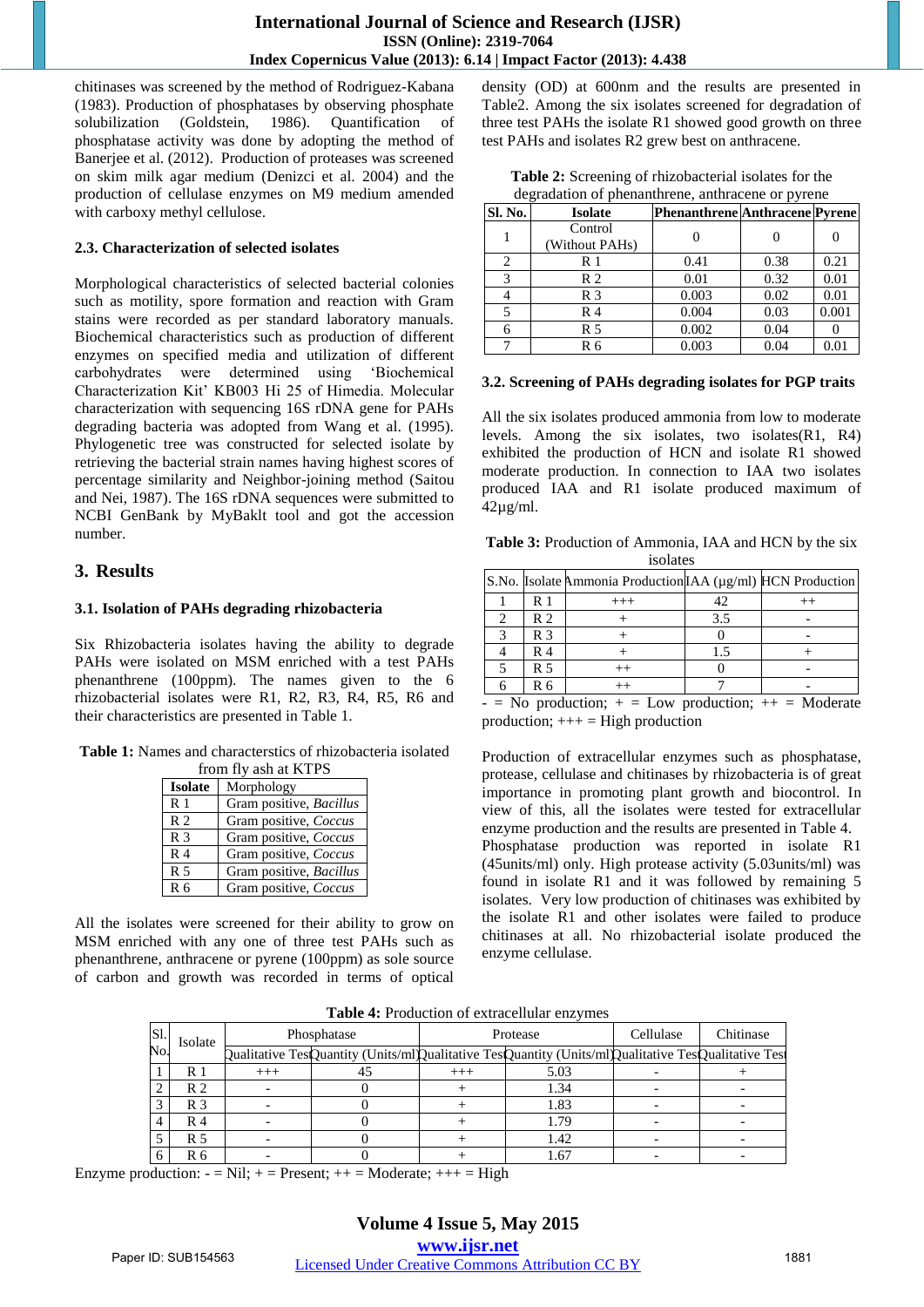#### **3.3. Selection and characterization of best PAHs degrading PGPR isolate**

The promising isolates were selected for further studies on the basis of PGP traits and PAHs degradation after the screening tests. Only one isolate R1 showed the best abilities to PAHs degradation and PGP traits. Hence it was selected for characterization and identification.

Morphologically, the colonies of isolate R1 are circular, large, smooth, flat with undulate margins and appeared light cream in colour. The isolate was Gram positive, rod shaped, motile and sporulating (Fig. 1)**.** The isolate, R1 on biochemical characterization exhibited positive reactions to lysine decarboxylase, ornithine utilization, urease, citrate utilization, VogesProskauer"s, catalase, lipase and amylase enzymes production tests and utilized carbohydrates like cellobiose, saccharose, trehalose, glucose and esculin (Fig. 2). In molecular characterization using 16S rDNA, the isolate exhibited maximum identity (99%) with several strains of *Bacillus subtilis* on NCBI microbial blast when query cover was 99%. Phylogenetic tree was constructed depending on the highest similarities showing bacterial sequences using Neighbour joining method (Fig. 3). The 16S rDNA sequence of the isolate was submitted online to NCBI Genbank, got the accession no. KM077281 and named it as *Bacillus subtilis* SPC14.

# **4. Discussion**

Coal dependant TPS combust huge quantities of coal and release fly ash. Fly ash is a likely source for carcinogenic PAHs and heavily pollutes surroundings (Donahue et al. 2006).This leads to the development of microbial communities that can tolerate the effects of PAHs or have the abilty to degrade PAHs. Special ecological niches such as "rhizosphere" of plants with high microbial activity is primarily considered as highly efficient region for the removal of PAHs and frequently preferred to isolate PAHs degrading bacterial strains (Yu et al. 2003). In rhizosphere degradation of PAHs is sophistically coordinated by bacterial population and their interactions (Divya and Kumar, 2011).

Bacteria maintain adaptability to local contaminants and nutritional sources (Siciliano et al. 2003). Several strains of bacteria possess ability to utilize more than one type of PAHs for their growth and metabolism (Hunter et al. 2005; Pizzul et al. 2007). For the instance, *Mycobacterium austroafricanum* GTI-23 can utilized phenanthrene, fluoranthene and pyrene as sole source of carbon and energy (Bogan et al. 2003). Bisht et al. (2010) isolated some strains of bacteria utilizing anthracene and naphthalene from the rhizosphere of *Populus deltoides*. In the present study, we have isolated six PAHs degrading rhizobacteria from *Tridax procumbens*, *Ocimum sanctum*, *Cleome gynandra* growing on fly ash contaminated site and all the isolates have the ability to degrade more than one of PAHs for their growth.

Rhizobacteria are indispensable part of rhizosphere and can secrete many valuable products to promote the plant growth in many adverse conditions and show a broad range of ability to metabolize organic pollutants like PAHs (Pattern and Glick, 1996; Siciliano and Germida, 1998; Glick, 2001). Effective degradation of PAHs can be achieved by incorporating PAHs degrading bacteria with PGP traits into remediation systems. In our study, only two isolates produced HCN. Production of IAA is a common feature of many rhizobacteria that trigger many physiological reactions in plants. Lwin et al. (2012) assessed the production of IAA among 18 rhizobacteria isolated from Mandalay region, Myanmar and reported high production (121.1µg/ml) of IAA. In the present study 4 isolates produced IAA in the range of 1.5 to 42µg/ml and production of IAA was very high in isolate R1.

Rhizobacteria have ability to produce phosphatase that provides an advent of plant growth. SundaraRao and Sinha, (1963) reported that *Bacillus* strains from wheat rhizosphere solubilized 112-157mg/L of phosphate in 14days of incubation. In our study, phosphatase activity was observed in isolate R1 only. Ruchi et al. (2012) isolated 26 protease producing rhizobacterial strains from apple and pear plants and reported that protease activity among the isolates was within the range of 1.6-5.5units/ml. In the present investigation, all the isolates showed protease activity ranging from 1.34 to 5.03units/ml. However, cellulase production was not detected among all the 6 isolates. Similarly, chitinase activity was very less among the isolates and found in isolate R1only. Many isolates of our study exhibited multi-PGP traits.

In the screening for both PAHs degradation and PGP traits most of the isolates showed both qualities. However variation among strains was observed in expressing PAHs degradation and PGP traits. Basing upon the collective information of PAHs degradation and PGP traits we selected isolate R1 for further studies.

Traditionally, identification of an unknown bacterium is done with morphological, biochemical and molecular characterization. Morphologically, the isolate R1 was Grampositive, rod shaped, motile and sporulating bacteria. Biochemically the strain was positive to enzyme tests of ornithine utilization, nitrate reduction, citrate utilization, VogesProskaure"s, catalase, lipase and amylase. Molecular characterization based on 16S rDNA sequencing is a routine method for bacterial identification and has been used in all disciplines of microbiology (Lane et al. 1985). Comprehensive analysis of nucleotide bases of bacterial 16S rDNA with appropriate bioinformatics tools allows identification of unknown bacteria (Ludwig et al. 1998). Based on morphological, biochemical and molecular characterization, the isolate R1 has been identified as *B. subtilis* SPC14.

# **5. Future Scope**

Knowledge regarding the bacterial biodegradation of PAHs has advanced in the last decade. A number of PAHdegrading strains have been isolated and characterized. PGPR present an alternative to the use of chemicals for plant growth enhancement in many different applications. Extensive research has demonstrated that PGPRs could have an important role in PAHs degradation, PGP traits, enzymatic activity and which might be useful to biodegrade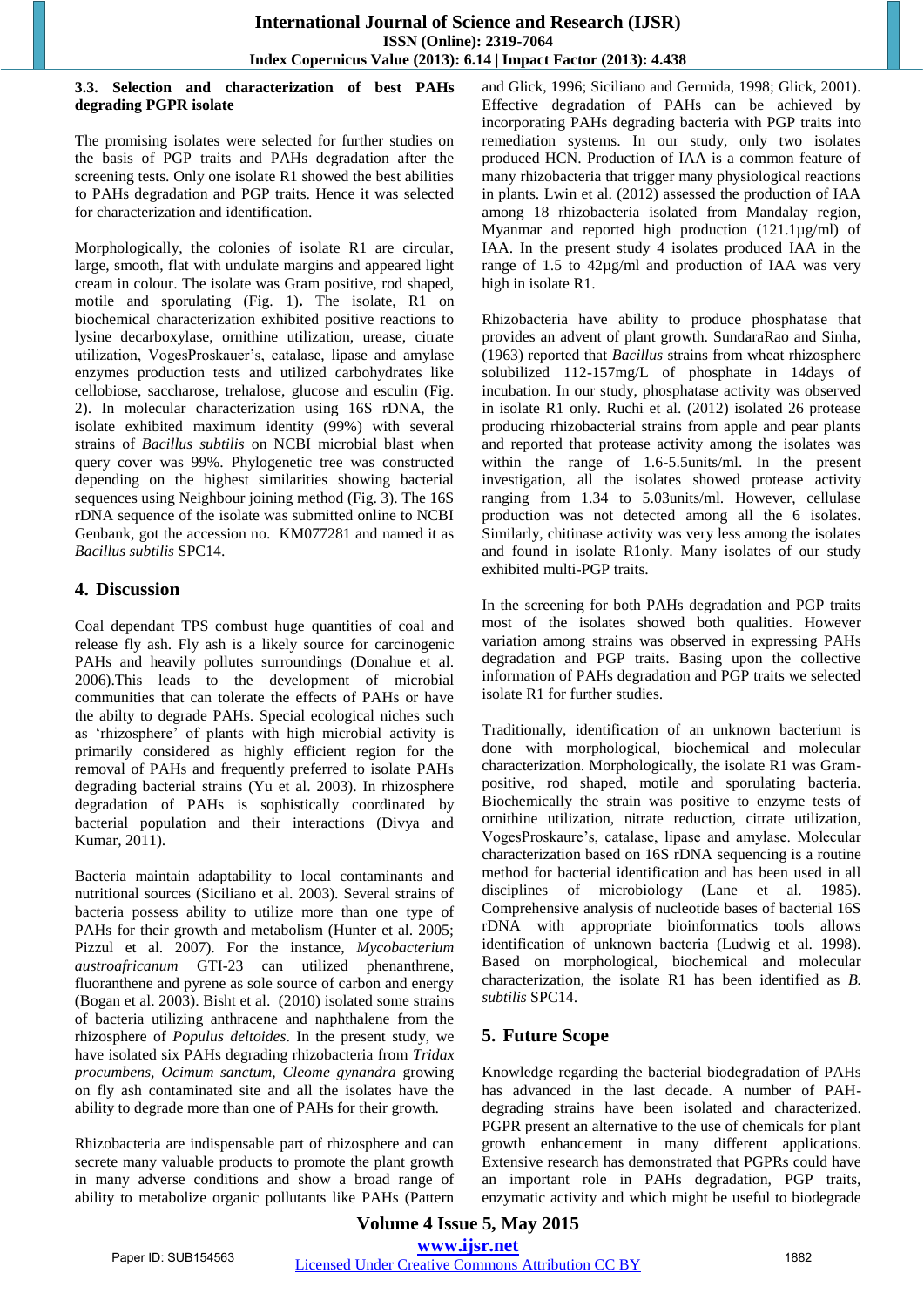## **International Journal of Science and Research (IJSR) ISSN (Online): 2319-7064 Index Copernicus Value (2013): 6.14 | Impact Factor (2013): 4.438**

sorbed PAHs in soils and sludge. Among the isolated strains R1 with better degradation was identified based on gene sequence of 16SrDNA, named it as *Bacillus subtilis* SPC14 and got the accession no. KM077281. Our present results are in conformity with many other researchers. This strain has shown degradation over a broad range of PAHs in turbidity studies. The present study indicates that the isolated strain *Bacillus subtilis* SPC14 would prove to be a promising candidate for bioremediation of PAHs contaminated sites.



**Figure1:** Isolate R1: A. colony morphology. B. Gram staining, C. Amylase activity, D. Lipase activity



**Figure 2:** Biochemical characterization of isolate R1 (A) Production of different enzymes (B) Utilization of carbohydrates

| $\frac{1}{2}$ firmicutes   2 leaves<br>firmicutes   6 leaves | Bacillus subtilis strain BS-01 16S ribosomal RNA gene, partial sequence<br>Bacillus subtilis strain 262XY2' 16S ribosomal RNA gene, partial sequence<br>Bacillus subtilis strain OSS 42 16S ribosomal RNA gene, partial sequence<br>Bacillus subtilis strain KIIT VSKW003 16S ribosomal RNA gene, partial sequence<br>Bacillus subtilis strain VITS4B 16S ribosomal RNA gene, partial sequence<br>$\frac{1}{2}$ firmicutes   15 leaves<br>Bacillus subtilis strain VITM6 16S ribosomal RNA gene, partial sequence<br>Bacillus tequilensis strain 111-4 16S ribosomal RNA gene, partial sequence<br>Bacillus tequilensis strain CRRI-HN-4 16S ribosomal RNA gene, partial sequence<br>Bacillus subtilis strain NBAII-PHD-Bs-14 16S ribosomal RNA gene, partial sequence<br>Bacillus subtilis strain L1 16S ribosomal RNA gene, partial sequence<br>Bacillus subtilis strain VITSUKMW1 16S ribosomal RNA gene, partial sequence<br>Bacillus subtilis strain D13 16S ribosomal RNA gene, partial sequence<br>Bacillus subtilis strain B30 16S ribosomal RNA gene, partial sequence<br>Bacillus subtilis strain C41 16S ribosomal RNA gene, partial sequence<br>Bacillus subtilis strain HB-6 16S ribosomal RNA gene, partial sequence<br>Bacillus subtilis strain LXA7 16S ribosomal RNA gene, partial sequence<br>Bacillus subtilis strain JPM1 4 16S ribosomal RNA gene, partial sequence<br><b>Bacillus subtilis strain ANcteri3 16S ribosomal RNA gene, partial sequence</b><br>Bacillus subtilis strain SU-10 16S ribosomal RNA gene, partial sequence<br>Bacillus subtilis strain LZHC10 16S ribosomal RNA gene, partial sequence<br><b>Bacillus subtilis strain XJ-PA-4 16S ribosomal RNA gene, partial sequence</b><br>Bacillus subtilis strain TUST018 16S ribosomal RNA gene, partial sequence<br>Bacillus subtilis strain H12 16S ribosomal RNA gene, partial sequence<br>Bacillus tequilensis strain JF46 16S ribosomal RNA gene, partial sequence<br>Bacillus tequilensis strain JF30 16S ribosomal RNA gene, partial sequence<br>Bacillus subtilis strain SBRh5 16S ribosomal RNA gene, partial sequence<br>Bacillus subtilis strain A7-2 16S ribosomal RNA gene, partial sequence<br>Bacillus subtilis strain M-15 16S ribosomal RNA gene, partial sequence<br>Bacillus subtilis subsp. subtilis strain WSR-KSU310 16S ribosomal RNA gene, partial sequence<br>Bacillus subtilis subsp. subtilis strain WSE-KSU304 16S ribosomal RNA gene, partial sequence<br>firmicutes   31 leaves<br>Bacillus subtilis strain 16-5G 16S ribosomal RNA gene, partial sequence<br>Bacillus subtilis strain GD3b 16S ribosomal RNA gene, partial sequence |
|--------------------------------------------------------------|--------------------------------------------------------------------------------------------------------------------------------------------------------------------------------------------------------------------------------------------------------------------------------------------------------------------------------------------------------------------------------------------------------------------------------------------------------------------------------------------------------------------------------------------------------------------------------------------------------------------------------------------------------------------------------------------------------------------------------------------------------------------------------------------------------------------------------------------------------------------------------------------------------------------------------------------------------------------------------------------------------------------------------------------------------------------------------------------------------------------------------------------------------------------------------------------------------------------------------------------------------------------------------------------------------------------------------------------------------------------------------------------------------------------------------------------------------------------------------------------------------------------------------------------------------------------------------------------------------------------------------------------------------------------------------------------------------------------------------------------------------------------------------------------------------------------------------------------------------------------------------------------------------------------------------------------------------------------------------------------------------------------------------------------------------------------------------------------------------------------------------------------------------------------------------------------------------------------------------------------------------------------------------------------------------------------------------------------------------------------------------------------------------------------------------------------------------------------------------------------------------------------------------------------------------------------------------------------------------------------------------------------------------|
| 10.0001                                                      | Bacillus subtilis strain ZHA9 16S ribosomal RNA gene, partial sequence<br>Bacillus subtilis strain H10-5-5 16S ribosomal RNA gene, partial sequence<br>$\frac{1}{2}$ firmicutes   11 leaves<br>$=$ Icl 49633<br>Bacillus subtilis strain CRRI-HN-3 16S ribosomal RNA gene, partial sequence                                                                                                                                                                                                                                                                                                                                                                                                                                                                                                                                                                                                                                                                                                                                                                                                                                                                                                                                                                                                                                                                                                                                                                                                                                                                                                                                                                                                                                                                                                                                                                                                                                                                                                                                                                                                                                                                                                                                                                                                                                                                                                                                                                                                                                                                                                                                                            |

**Figure 3:** Phylogenetic relationship of the isolate R1 with other strains of *Bacillus subtilis* SPC14

## **6. Acknowledgement**

M. Poornachander Rao is highly thankful to UGC-MRP for financial support. A.B. Rajithasri to DST-INSPIRE and T. Ashokvardhan to UGC-RFSMS for providing fellowship. The authors are thankful to the Head, Department of Botany, Osmania University, Hyderabad for providing facilities and we also register our gratitude to Prof. C. Manoharachary and Dr. A. Hindumathi for valuable guidance and constant support.

# **References**

- [1] Arditsoglou, A.C., Petaloti, C., Terzi, E., Sofoniou, M. and Samara, C., "Size distribution of trace elements and polycyclic aromatic hydrocarbons in fly ashes generated in Greek lignite fired power plants," Sci. Tot. Environ., 323: 153-167, 2004.
- [2] Bakker, A.W. and Schipper, B., "Microbial cyanide production in the rhizosphere in relation to potato yield reduction and Pseudomonas spp. mediated plant growth stimulation," Soil. Biol. Biochem., 19: 451-457, 1987.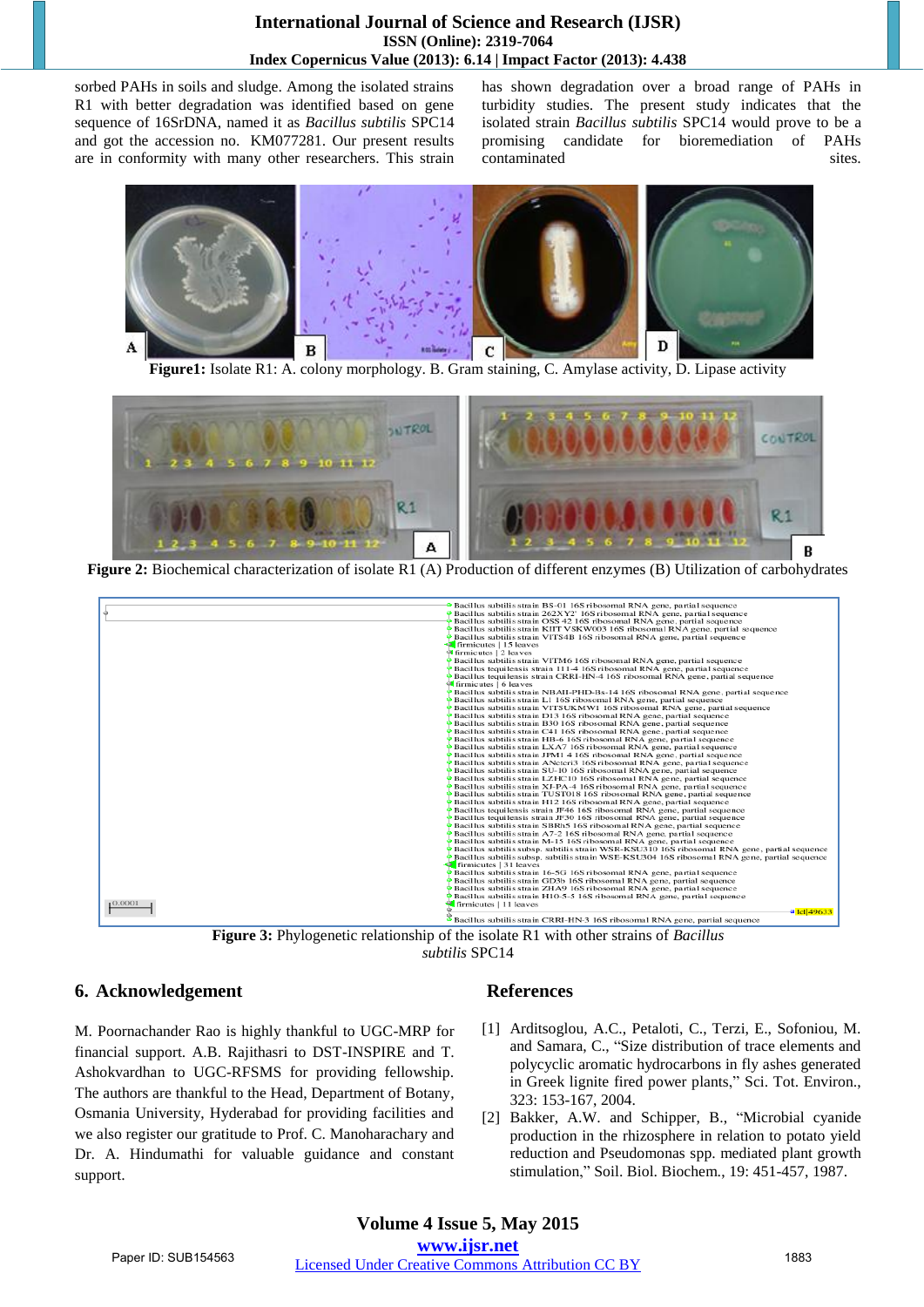- [3] Banerjee, A., Sanyal S. and Sen, S., "Soil phosphatase activity of agricultural land: A possible index of soil fertility," Agric. Sci. Res. J., 2(7): 412-419, 2012.
- [4] Bashan, Y., Holguin, G. and Lifshitz, R., "Isolation and characterization of plant growth promoting rhizobacteria,". In: "Methods in Plant Molecular Biology and Biotechnology", (Eds): Glick, B. R. and Thompson, J. E.. CRC Press, Boca Raton, Florida., 331- 345, 1993.
- [5] Bisht, S., Pandey, P., Sood, A., Sharma, S. and Bisht, N.S., "Biodegradation of naphthalene and anthracene by chemotactically active rhizobacteria of Populus deltoids," Brazilian J. Microbiol., 41: 922-930, 2010.
- [6] Bogan, B.W., Lahner, L.M., Sullian, W.R. and Paterek, J.R., "Degradation of straight chain aliphatic and high molecular weight polycyclic aromatic hydrocarbons by a strain of Mycobacterium austroafricanum," J. Appl. Micro., 94: 230-239, 2003.
- [7] Cappuccino, J.G. and Sherman, N., "Biochemical activities of microorganisms," In: Microbiology, A Laboratory Manual. The Benjamin / Cummings Publishing Co. California, USA.
- [8] Dean-Ross, D., Moody, J.D., Freeman, J.P. and Doerge, D.R., "Metabolism of anthracene by a Rhodococcus species," FEMS Microbiology Letters, 204: 205-211, 2001.
- [9] Denizci A.A., Kazen, D., Abeln, E.C.A. and Erarslan, A., "Newly Isolated Bacillus clausii GMBAE 42: an alkaline protease producer capable to grow under highly alkaline conditions," J. Appl. Microbiol., 96: 320-327, 2004.
- [10]Divya, B. and Kumar, M.D., "Plant-microbe interaction with enhanced bioremediation," Res. J. Biotech., Vol. 6 (4), 2011.
- [11]Donahue, W.F., Allen, E.W. and Schindler, D.W., "Impacts of coal-fired power plants on trace metals and polycyclic aromatic hydrocarbons (PAHs) in lake sediments in central Alberta," Can. J. Paleolimnology, 35: 111-128, 2006.
- [12]Glick, B.R., "Phytoremediation: synergistic use of plants and bacteria to clean up the environment," Biotechnol. Adv., 21: 383-93,2001.
- [13]Goldstein, A.H., "Bacterial solubilization of mineral phosphates: historical perspective and future prospects," Am. J. Alternative Agric., 1: 51-57, 1986.
- [14]Gordon, S.A. and Paleg, L.G., "Observation on the quantitative determination of indole acetic acid," Physiologia Plantarum, 10: 37-38, 1957.
- [15]Hunter, R.D., Ekunwe, S.I., Dodor, D.E., Hwang, H. and Ekunwe, L., "Bacillus subtilis is a potential degrader of pyrene and benzo(a)pyrene," Int. J. Environ. Res. Public Health, 2(2): 267-271, 2005.
- [16]John, R.C., Essien, J.P., Akpan, S.B. and Okpokwasili, G.C. "Polycyclic aromatic hydrocarbon-degrading bacteria from aviation fuel spill site at Ibeno, Nigeria," Bull. Environ. Contam. Toxicol. 88: 1014-1019, 2012.
- [17]Kiyohara, H., Nagao, K. and Yana, Y., "Rapid screen for bacteria degrading water soluble, solid, hydrocarbons on agar plates," Appl. Environ. Microbiol., 43: 454-457, 1982.
- [18]Lane, D.J., Pace, B., Olsen, G.J., Stahl, D.A., Sogin, M.L. & Pace, N.R., "Rapid determination of 16S ribosomal RNA sequences for phylogenetic analyses,"

Proceedings of the Nat. Acad. Sci. U.S.A., 82: 6955- 6959, 1985.

- [19]Ludwig, W., Amann, R., Romeo, E.M., Schonhuber, W., Bauer, S., Neef, A. and Schleifer, K.H., "rDNA based identification and detection systems for rhizobia and other bacteria, " Plant and Soil, 204: 1-19, 1998.
- [20]Lwin, K.M., Myint, M.M., Tar, T. and Aung W.Z.M., "Isolation of plant hormone (Indole-3-Acetic Acid-IAA) producing rhizobacteria and study on their effects on maize seedling," Engineering J., 16:5, 2012.
- [21]Mohan, S.V., Kisa, T., Ohkuma, T., Kanaly, R.A. and Shimizu, Y., "Bioremediation technologies for treatment of PAH contaminated soil and strategies to enhance process efficiency," Rev. Environ. Sci. Biotechnol., 5: 347-374, 2006.
- [22]Pattern, C.L. and Glick, R.B., "Bacterial biosynthesis of indole-3-acetic acid," Can. J. Microbiol., 42: 207-20, 1996.
- [23]Pizzul, L., del Pilar Castillo M. and Stenstrom, J., "Effect of rape seed oil on the degradation of polycyclic aromatic hydrocarbons in soil by Rhodococcus wratislaviensis," Int. Biodet. Biodegr. 59: 111-118, 2007.
- [24]Reed, M.L.E., Barry, G., Warner. and Glick, B.R., "Plant growth promoting bacteria facilitate the growth of the common reed Phragmites australis in the Presence of copper or polycyclic aromatic hydrocarbons," Curr. Microbiol. 51: 425-429, 2005.
- [25]Rodriguez-Kabana, R., Godoy, G., Morgan-Jones G. and Shelby R. A., "The determination of soil chitinase activity; conditions for assay and ecological studies," Plant and soil, 75: 95-106, 1983.
- [26]Ruchi, Kapoor, R., Kumar, A., Kumar, A., Patil, S., Thapa, S. and Kaur, M., "Evaluation of plant growth promoting attributes and lytic enzyme production by fluorescent Pseudomonas diversity associated with apple and pear," Int. J. Scientific and Research, 2: 2, 2012.
- [27] Saitou, N. and Nei, M., "The neighbor joining method: a new method for reconstructing phylogenetic trees," Mol. Biol. Evol., 4: 406-25, 1987.
- [28]Seuss, M.J., "The environmental load and cycle of polycyclic aromatic hydrocarbons," Sci. Total Environ., 6: 239-250, 1976.
- [29]Siciliano, S.D. and Germida, J.J., "Mechanisms of phytoremediation: biochemical and ecological interactions between plants and bacteria," Environ. Rev., 6: 65-79, 1998.
- [30] Siciliano, S.D., Germida, J.J., Banks, K. and Greer, C.W., "Changes in microbial community composition and function during a polyaromatic hydrocarbon phytoremediation field trial," Appl. Environ. Microbiol., 69(1): 483-489, 2003.
- [31]SundaraRao, W.V.B. and Sinha, M.K., "Phosphate dissolving microorganisms in the soil and rhizosphere," Indian J Agric Sci., 33: 272-278, 1963.
- [32]Wang, R.F., Cao, W.W. and Cerniglia, C.E., "Phylogenetic analysis of polycyclic aromatic hydrocarbons degrading Mycobacteria by 16S rRNA sequencing," FEMS Microbiol. Lett., 130: 75-80, 1995.
- [33]Wenzl, T., Simon, R., Kleiner, J. and Anklam. E., "Analytical methods for polycyclic aromatic hydrocarbons (PAHs) in food and the environment